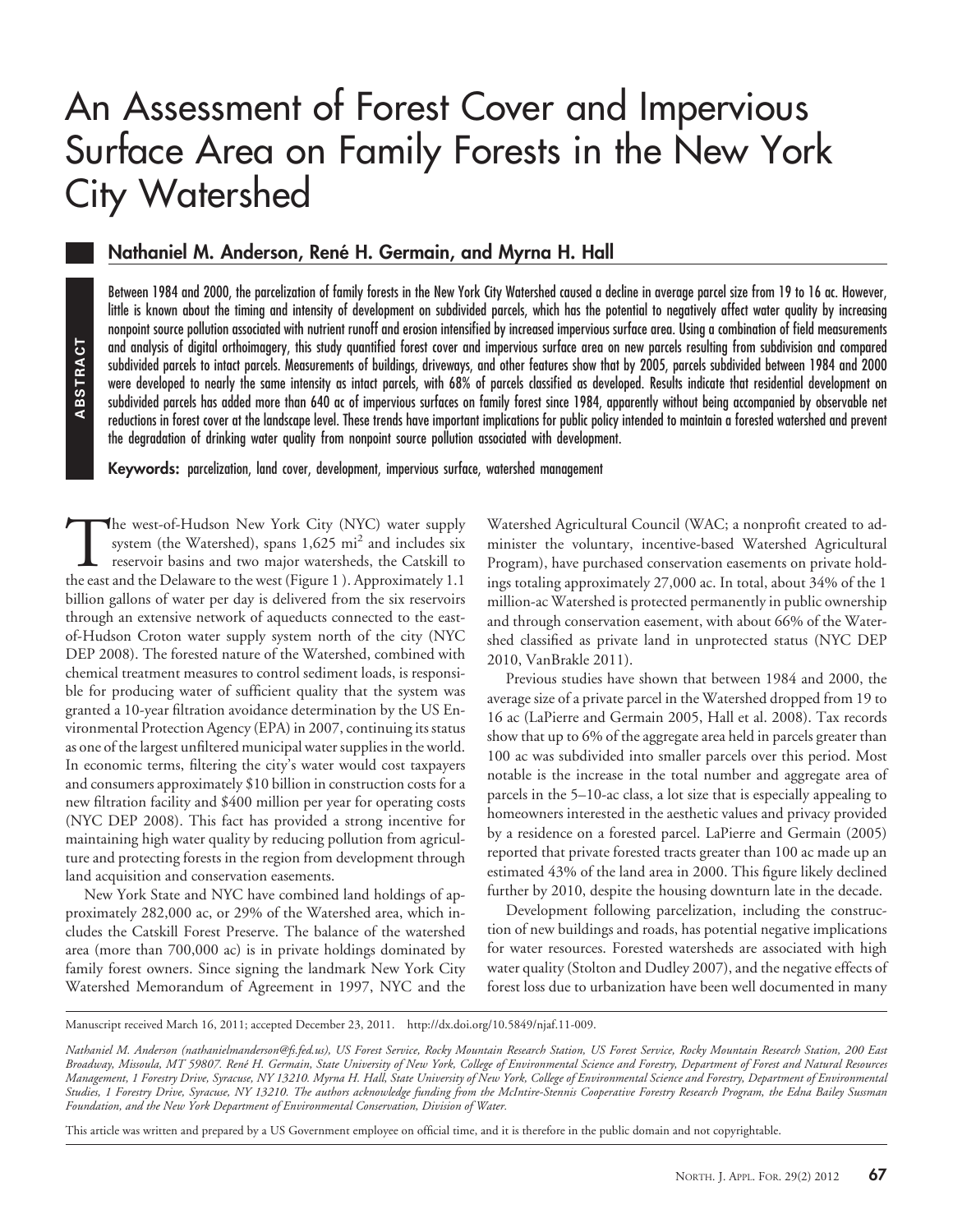

**Figure 1. Location map of the west-of-Hudson New York City Watershed and component reservoir basins. The Delaware Watershed includes the Cannonsville (1) and Pepacton (3) basins. The Catskill Watershed includes the Schoharie (2), Ashokan (4), Neversink (5), and Roundout (6) basins.**

regions (Hatt et al. 2004), including the east-of-Hudson water supply system (Burns et al. 2005, Heisig 2009). In general, the density of housing units is positively correlated with impervious surface area and negatively correlated with forest cover (MacDonald and Rudel 2005, Lathrop et al. 2007). In the urbanizing environment, poor water quality is closely linked to runoff from impervious surface cover, which intensifies surface water flow and the surface transport of sediments and other pollutants (Schueler 1994, Arnold and Gibbons 1996, Rogers and DeFee 2005, Xian et al. 2007). Low-density residential development in suburban, exurban, and rural environments has also been linked to significant negative water quality impacts, including nonpoint source contamination from lawn chemicals and fertilizers, septic systems, sump pumps, fecal contamination, and sediment (Bolstad and Swank 1997, EPA 2006, Schiff and Benoit 2007, Conway 2007). Furthermore, research indicates that low-density patterns of development can be associated with higher impervious surface area per housing unit (Stone 2004). These studies show that low-density patterns of development are not without risk and may be important to consider in rural watersheds.

Parcelization is widely acknowledged as a precursor to development (Best 2002). However, the timing and intensity of development on parcelized forestland has not been well documented, even in the Watershed, where parcelization trends have been quantified and watershed management by public agencies is widespread (La-Pierre and Germain 2005, Hall et al. 2008). Our objectives in this study are to quantify the forest cover and impervious surface area present on private forestland and to examine the relationships between parcelization, development features, and forest cover. Using a combination of field measurements and analysis of digital ortho-

|                                                   | Table 1. Frequency distribution of surveyed parcels according to  |  |  |  |  |  |
|---------------------------------------------------|-------------------------------------------------------------------|--|--|--|--|--|
|                                                   | parcelization type and parcel size class. Stratified sampling was |  |  |  |  |  |
| used to adequately represent larger parcel sizes. |                                                                   |  |  |  |  |  |

|                        | Parcel type |            |       |
|------------------------|-------------|------------|-------|
| Parcel size class (ac) | Intact      | Subdivided | Total |
| $5 - 9.9$              | 19          | 29         | 48    |
| $10 - 49.9$            | 24          | 20         | 44    |
| $50 - 99.9$            | 15          | 6          | 21    |
| $\geq 100$             | 16          | 8          | 24    |
| Total                  | 74          | 63         | 137   |

imagery, we compared subdivided parcels to parcels that remained intact from 1984 to 2005 to evaluate the impact of parcelization on these metrics. Patterns are discussed in light of observed trends in parcel-level and landscape-level forest cover inferred from spatial models of land cover and land use based on remote sensing and field data.

# **Methods**

Two previous studies quantified parcelization in the Watershed using a stratified cluster sample of 4,216 parcels, 28% of which were determined to have been subdivided from a larger parcel (i.e., "parcelized") between 1984 and 2000 (LaPierre and Germain 2005, Hall et al. 2008). This study uses a stratified random subsample of parcels from the original sample of 4,216 parcels. Using parcel attribute data, we contacted 1,267 land owners by mail to request permission to complete an on-site field survey, which included a land cover assessment and measurements of impervious surface area on each parcel. This subsample was stratified by parcel size, county, and parcel type (intact or subdivided) and did not include any parcels smaller than 5 ac. The focus of this study is family forest, and parcels smaller than 5 ac were not included in the sample because they were deemed to be too small for forest management and thus are not classified as family forest. We acknowledge that some resource managers believe the threshold for forest management to be higher than 5 ac; however, we agree with DeCoster (1998) that traditional forestry practices will have to adapt to smaller parcels, especially in areas with high rates of parcelization and development, and therefore we included parcels down to 5 ac.

By definition, the boundaries of parcels classified as intact did not change between 1984 and 2000, whereas parcels classified as subdivided were newly created by division of a single, larger parcel into two or more parcels sometime during that period. Using the parcelization topology presented by Donnelly and Evans (2008), 46% of subdivided parcels were the result of the parcelization of a large "parent" parcel into a relatively large number of "child" parcels of similar area—a pattern indicative of organized subdivision for residential housing. To isolate the effects of a single occurrence of parcelization over the study period, none of the sampled parcels in either group were further parcelized between 2000 and 2005, the year of the field survey. Of the 1,267 landowners we contacted, 187 agreed to allow a field assessment. During the summer of 2005, we were able to conduct field assessments on 137 parcels, including 63 subdivided parcels and 74 intact parcels (Table 1). The relatively small sample size reflects the tradeoff between sample size and the resource demands of detailed field surveys that include intensive measurement of development features, forest cover, forest stocking, and other variables (Germain et al. 2007). Although studies using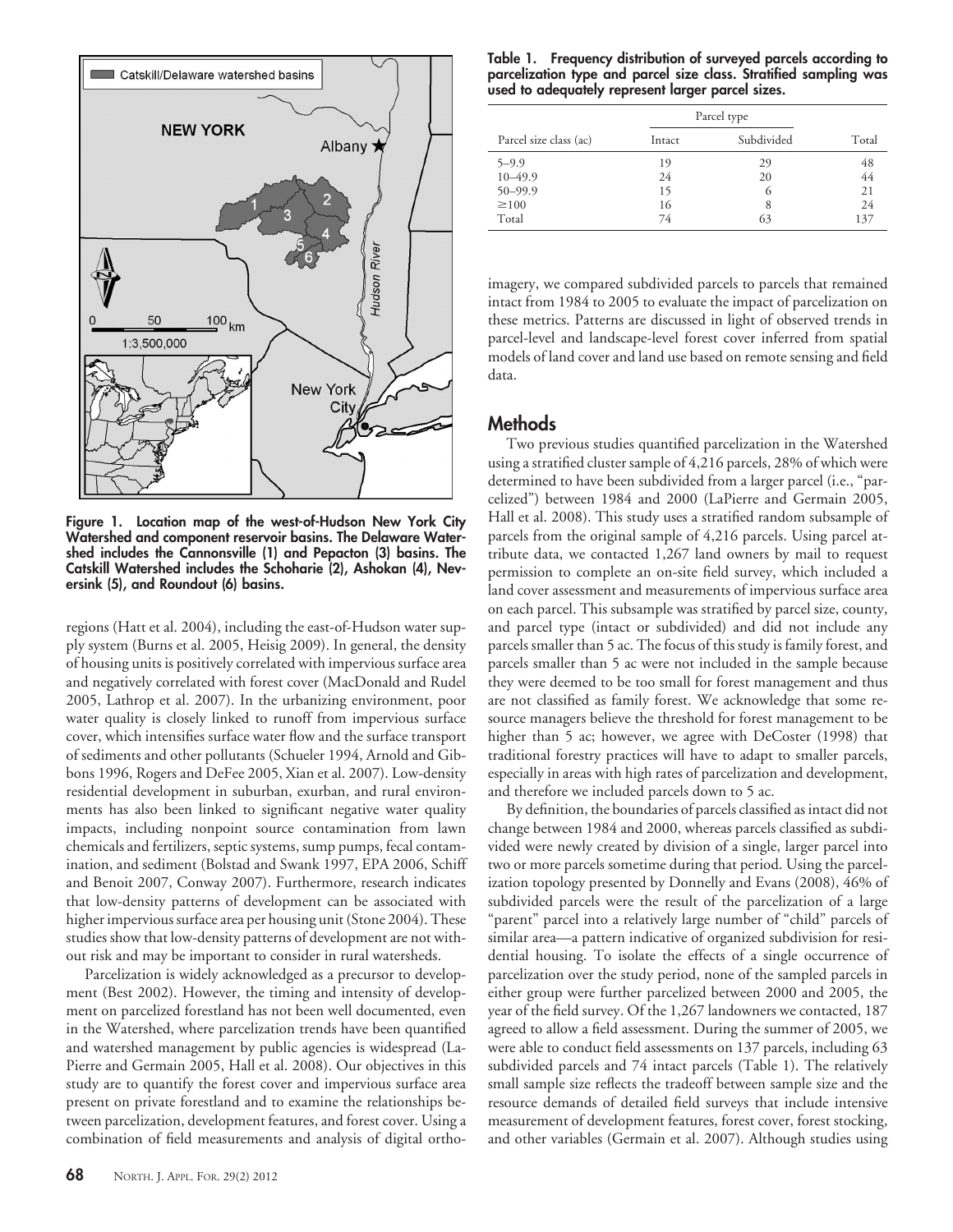**Table 2. The most common land use and cover classifications in the study region (Anderson 1976).**

| Level I                | Level II                             |  |  |
|------------------------|--------------------------------------|--|--|
| Forestland             | 41 deciduous forestland              |  |  |
|                        | 43 mixed forestland                  |  |  |
|                        | 42 evergreen forestland              |  |  |
| Agricultural land      | 21 cropland and pasture              |  |  |
|                        | 22 orchards, groves, vineyards, etc. |  |  |
|                        | 24 other agricultural land           |  |  |
| Barren land            | 76 transitional areas                |  |  |
| Urban or built-up land | 11 residential                       |  |  |
|                        | 16 mixed urban or built-up land      |  |  |
|                        | 17 other urban or built-up land      |  |  |
|                        |                                      |  |  |

landowner surveys and remote sensing data are common, field research of this type focused on family forest is rare and generally provides less statistical power but more detailed information.

The cover classification of each parcel was based on three sources of evidence: field data, inspection of digital orthoimagery, and the results of landowner surveys (Caron et al. in press). In the field, we systematically sampled each parcel using variable radius point samples on a rectangular sampling grid (Germain et al. 2007). The distance between sampling points on the grid was calculated to meet minimum sample targets for each parcel size class, with an average of 15.3 sampling points per parcel and 2,093 points total, representing a sampling intensity of approximately 0.35 points per acre across all cover types. Each point was categorized as forest or nonforest according to level I US Geological Survey (USGS) land use and cover classifications (Anderson et al. 1976) (Table 2). Level I classifications represent major cover types that can be relatively easily distinguished from one another, such as forest and agricultural land. For every sampling point, regardless of its land cover classification, we measured a variety of forest stocking variables, including basal area, tree diameters, and species composition (Germain et al. 2007).

The US Forest Service (2008) defines forest as "land that is at least 10% stocked by forest trees of any size, including land that formerly had tree cover and that will be naturally or artificially regenerated." The vast majority of points categorized as forest in this study occurred in closed-canopy mixed hardwood or coniferous forest. However, the forest cover designation also includes areas that had no trees present at the time of the field survey, such as clearcuts or other regeneration harvests, and some areas with very low basal area, such as abandoned fields that are transitioning back to forest. All points on abandoned agricultural lands that were classified as forest included the presence of woody stemmed species characteristic of old fields in transition from field to forest, including white ash (*Fraxinus americana*), pin cherry (*Prunus pensylvanica*), dogwood (*Cornus* spp.), eastern redcedar (*Juniperus virginiana*), hawthorn (*Crataegus* spp.), open-grown white pine (*Pinus strobes*), and a variety of woody shrub species. We assumed that old fields dominated by the successional old field forbs and grasses, but not containing the woody species, were being maintained as open field by occasional mowing. Responses to a landowner survey (Caron et al. in press) were used to help make this determination. In the study region, such areas are often kept in an old-field state to maintain a scenic view, rather than for agricultural purposes.

Beyond the level I designation, nonforest points were further classified based on USGS level II classifications, which are more detailed than level I classifications (Table 2). For example, agricultural land can be further designated as cropland or orchard. All nonforest sample points showed evidence that they are being kept

clear of trees, either by site conditions or human intercession. The nonforest designation includes open water, crops, mowed fields, and actively grazed pasture. It also includes mowed lawns (even if there are shade trees present on lawns) and developed surfaces that are clear of trees, as well as old fields kept clear of woody vegetation by occasional mowing.

Analysis of land cover was carried out in ArcGIS 9.1 using digital orthoimagery from the New York State GIS Clearinghouse (2011) coupled with digital property boundaries obtained from the New York City Department of Environmental Protection (DEP). The panchromatic digital orthoimagery quarter quadrangles used in the analysis were captured in 2004 at a 24-in. resolution. For each of the 137 sampled parcels, we digitized land cover polygons within the parcel boundaries to delineate forest and nonforest cover types on the parcel at a map scale of 1:3,000. We relied most heavily on the field data and orthoimagery in the determination, using field data to identify the vegetative cover present on photos and using photos to delineate the physical extent of cover types described by the field data. Mail survey responses related to past, current, and future land use were used to help designate borderline cases, especially with regard to land that appeared to be in transition from field to forest.

The designation of parcels as developed or undeveloped was based on field measurements of development features, with all developed parcels having at least one structure at the time of the field survey. We used a measuring wheel to record the dimensions of impervious surface area, including all structures and driveways. Structures were defined as any building that has a roof, is permanently affixed to the ground, and is used for shelter of humans, animals, property, or goods. This includes homes, cabins, garages, barns, and other outbuildings, such as sheds and pavilions. These features were measured according to the area of ground they occupied, not including the overhang of the roof. In some cases, structures were located under the forest canopy and were not clearly visible on orthoimagery, which field crews referenced in hard copy during their field surveys.

We defined driveways as any private track used for vehicles that leads from a public thoroughfare to a structure. A driveway could be of any surface type but had to lead to a structure of some kind, including barns, cabins, and outbuildings, as well as garages and primary residences. This definition excludes forest roads from the driveway designation, and properties with forest roads were not considered developed unless structures were also present. In addition to these features, we measured the dimensions of any parking areas associated with driveways and included these measurements with driveway area in the final field tally. Driveways were characterized into four cover types: paved, gravel, soil, and other, with the "other" category represented by primarily grass or mixed grass and bare soil cover. For driveways with mixed cover types, the area of each cover type was calculated and recorded independently, and then the segments were summed to compute total driveway area for each parcel. The gravel/mixed base surfaces were included as part of the impervious surface measurement because of their low hydrologic conductivity and relative imperviousness. On well-drained soils, gravel surfaces have the second highest surface run-off index (76 of 100), after paved and building surfaces (98 of 100). Mixed-base driveway surfaces on similar soils are also relatively impervious (USDA Soil Conservation Service 1986).

Because of limitations of the parcel sampling process and variability in data quality at county tax offices at the time of sampling, we cannot say with certainty that all the development features on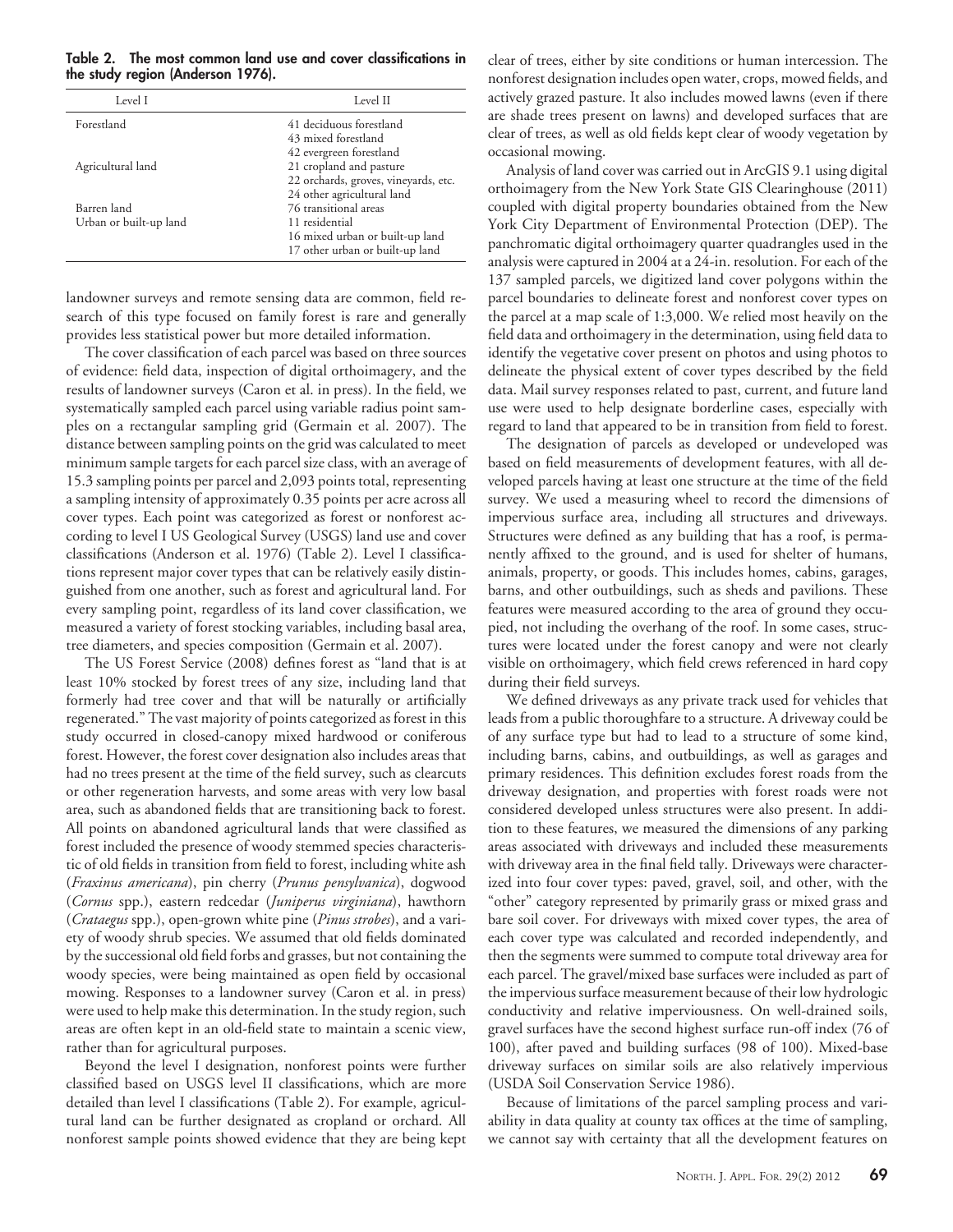subdivided parcels were built after subdivision. It is possible that a portion of parcels in the subdivided group were subdivided with development features in place. Based on post hoc analysis of available data, we estimate that up to 19% of parcels in the subdivided group possibly had development features on them at the time of subdivision. This estimate is half of the maximum percentage of subdivided parent parcels that had structures built prior to 2000 based on cross-referencing parcels in our sample with tax databases that include "year built" records. However, we could not account for preexisting development directly with absolute certainty because state and local records do not share a common parcel identification scheme back to 1984. Results should be interpreted accordingly, and the implications of this sampling constraint are discussed below.

Analysis of variance (ANOVA) was used to examine differences in parcel characteristics between intact and subdivided parcels. The sample of 137 nonindustrial private forestland parcels was blocked by both watershed and parcel size, with two watershed groups (Catskill and Delaware) and four parcel size classes. Parcel size classes were chosen to be consistent with previous work (LaPierre and Germain 2005, Germain et al. 2007, Hall et al. 2008) and are based on thresholds for different forest management and property tax designations. For example, the 50-ac threshold is based on New York's 480-a forest tax law, which requires 50 ac of contiguous forest for enrollment. We compared adjusted means for the intact and subdivided groups to account for the effects of blocking factors on the within-group means. The adjusted means were calculated using the least-squares function in SAS software version 9.1 (Goodnight and Harvey 1978, SAS Institute Inc. 2004). The least-squares mean, also called the estimated population marginal mean, adjusts the group mean to account for unequal sample sizes and blocking effects, allowing a clear comparison of the means for intact and subdivided parcels. Comparisons of the number of structures between groups were evaluated using the chi-square statistic of the nonparametric Kruskal-Wallis test. SAS software, version 9.1 (SAS Institute Inc. 2004), was used for all calculations and statistical tests. A significance level of 0.10 was used for all statistical tests unless otherwise noted.

All of the parcels examined in this study are private properties and were surveyed with the written permission of the landowner. Given this fact, nonresponse bias is a possibility. To examine the possibility that the properties of respondent landowners are not representative of the sample frame as a whole, we took a stratified random sample of 76 parcels greater than 5 ac held by nonrespondent owners from the original sample of 4,216 nonindustrial private forest parcels, and used orthoimagery to delineate forest and nonforest cover types on these nonrespondent parcels. Photos were also used to count the number of structures visible on each nonrespondent parcel. Obviously, field data and mail survey responses were not available to validate cover designations for the parcels owned by nonrespondents. However, experience using field data to interpret cover types on the 137 respondent parcels generally supported photo interpretation of cover types and structure identification. ANOVA blocked by watershed and parcel size class was used to examine the difference in mean forest cover between respondent and nonrespondent groups. The Kruskal-Wallis test was used to compare the median number of structures in these groups.

#### **Results**

Mean forest cover for the sample was 83% (Table 3). Seventyfive parcels (55%) had greater than 90% forest cover, and 92 parcels

**Table 3. Forest cover and impervious surface area (ISA) variables for all parcels (***n* **137). These estimates include parcels with no development features present at the time of the field survey.**

| Variable description                | Median | Mean  | Standard error |  |
|-------------------------------------|--------|-------|----------------|--|
| Parcel area, ac                     | 15.4   | 43.5  | 5.2            |  |
| Forest area, ac                     | 12.5   | 36.6  | 4.3            |  |
| % Forest                            | 92.1   | 83.1  | 1.8            |  |
| Basal area, $\rm ft^2$              | 107.0  | 105.4 | 2.1            |  |
| Non-forest area, ac                 | 1.5    | 6.9   | 1.4            |  |
| % Non-forest                        | 8.0    | 16.9  | 1.8            |  |
| # of structures                     | 1.0    | 1.8   | 0.2            |  |
| Area of structures, $\text{ft}^2$   | 1550   | 1897  | 189            |  |
| Area of driveway, ft <sup>2</sup>   | 495    | 1320  | 154            |  |
| $%$ paved <sup><i>a</i></sup>       | 0.0    | 19.4  | 4.3            |  |
| $%$ gravel <sup>a</sup>             | 100    | 59.9  | 5.2            |  |
| $%$ soil <sup>a</sup>               | 0.0    | 7.9   | 2.8            |  |
| $%$ other <sup><math>a</math></sup> | 0.0    | 12.8  | 3.3            |  |
| Area of ISA, $ft2$                  | 2713   | 3220  | 300            |  |
| $%$ ISA                             | 0.13   | 0.51  | 0.07           |  |

 $^{\it a}$  Percentage of total driveway area for parcels with driveways ( $n = 75)$ 



**Figure 2. Distribution of parcels in the sample (***n* **137) by percentage of forest cover.**

(67%) had greater than 80% forest cover (Figure 2). It is important to reiterate that the mean of 83% is for family forest parcels greater than 5 ac, not for the entire area of the Watershed. For comparison, Tyrrell et al. (2004) reported all privately owned lands within the watershed as 79% forested (95% CI  $+3.2\%$ / $-3.5\%$ ), including shrublands, based on remote sensing data. For the blocking factors, the two watersheds were significantly different  $(P = 0.057)$ , as we expected based on the higher percentage of agricultural land in the Delaware watershed, but parcel size class did not have a significant effect on percentage of forest cover ( $P = 0.460$ ). The percentage of forest cover between the subdivided and intact parcels was also not significantly different ( $P = 0.236$ ), with least squares means for the two treatment groups of 83 and 84% and medians of 88.9 and 94.1%, respectively. Nonresponse bias did not appear to be a concern with regard to percentage of forest cover. With a mean of 86% forest cover, the nonrespondent group was not significantly different from the respondent group ( $P = 0.358$ ), which had a mean of 83% forest cover.

Overall, 75 parcels (55%) had a driveway and at least 1 structure, 18 parcels (13%) had at least 1 structure but no driveway (i.e., parking on a public road), and 44 parcels (32%) had neither. The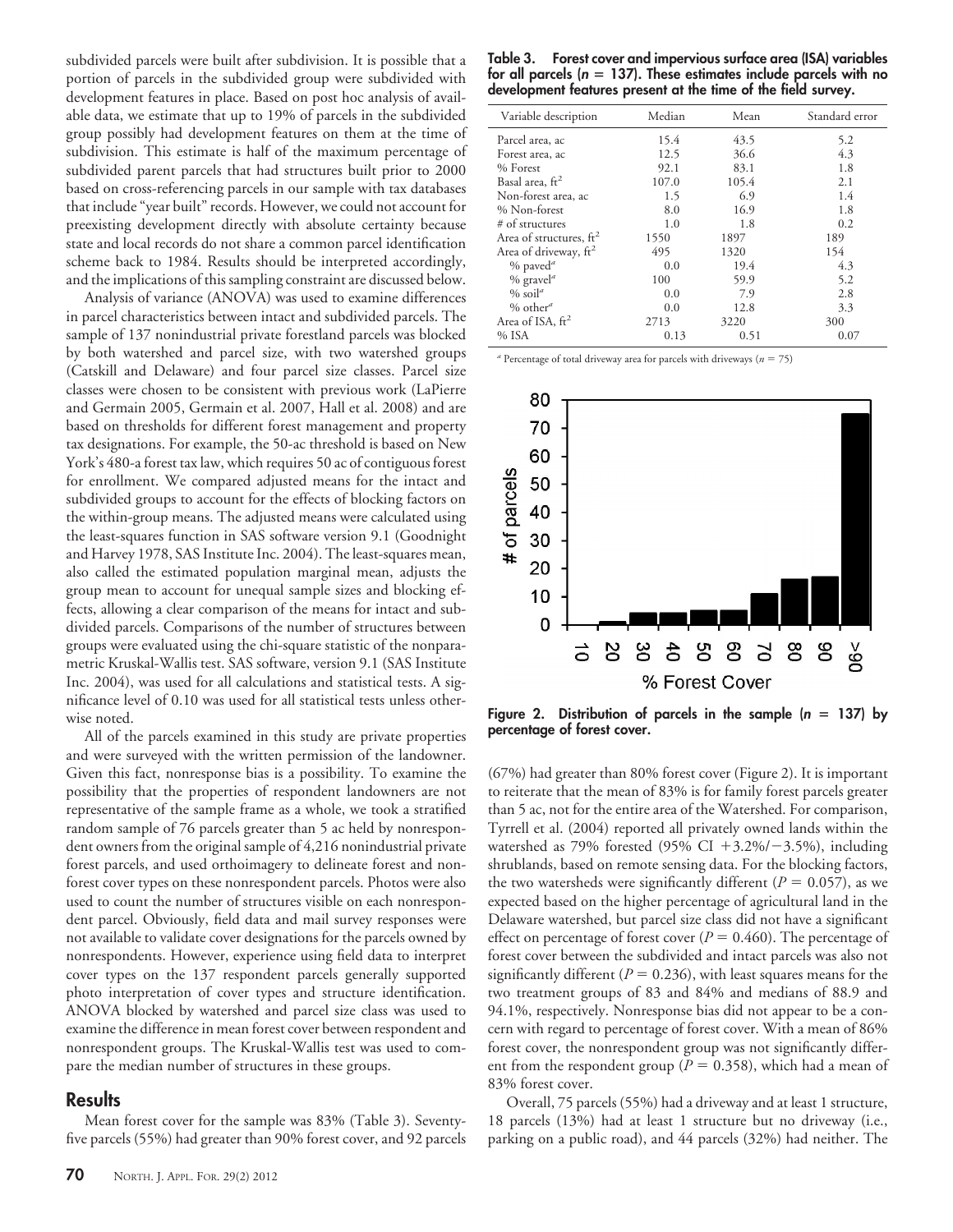

**Figure 3. Distribution of parcels in the sample by impervious** surface area (1,000 ft<sup>2</sup>) for intact and subdivided developed par**cels only (***n* **93). Forty-four parcels (32% of the sample) had no development features present at the time of the survey.**

average number of structures was 1.8 structures per parcel, and the average area of structures was  $1,897$   $\text{ft}^2$ , with an average area of driveway of 1,320 ft<sup>2</sup> (Table 3). Among the 75 parcels that had driveways, gravel was the most common surface type (60% on average and 55.5% of total measured driveway area), followed by pavement (19% on average and 20% of total measured area). Bare soil and other driveway surfaces accounted for 24.5% of total measured area. Combining these features into a single metric, average developed surface area for the entire sample was  $3,220$  ft<sup>2</sup> per parcel, or 0.51% of total parcel area, on average, with a median of 2,713 ft<sup>2</sup> per parcel. The distribution of parcels by total developed surface area was right skewed (Figure 3). The outlying measurements of very high impervious surface area were taken on parcels characterized by large barns and many outbuildings with associated driveways.

With respect to the effects of parcelization on development, 76% of the intact parcels in the sample were developed at the time of the field survey, compared with 60% of subdivided parcels. As mentioned previously, based on post hoc analysis of tax databases, we estimated that up to 19% of parcels in the subdivided group may have had development features present at the time of subdivision. This has the effect of reducing the percentage of development that can be considered new development on subdivided parcels. Including all parcels in both groups, the means for impervious surface area for intact and subdivided parcels were  $3,923$  and  $3,017$  ft<sup>2</sup>, respectively, which are not significantly different ( $P = 0.216$ ). If we compare the effects of parcelization on the developed parcels only, treatment effects are not significant for any of the variables measured (Table 4). The two parcelization groups are very similar with regard to percentage of forest cover, number of structures, area of structures, area of driveway, and total impervious surface area. On average, intact and subdivided parcels had  $5,021$  and  $4,483$  ft<sup>2</sup> of impervious surface area on developed parcels, representing 0.64 and 0.58% of total parcel area, respectively. Among developed parcels, nonrespondent parcels averaged 2.2 structures per parcel, with a median of 2.0, compared with 2.7 structures per parcel and a median of 2.0 for respondent parcels, with medians that are not statistically different (chi-square  $= 0.635$ ,  $P = 0.425$ ).

**Table 4. Comparison of forest cover and impervious surface area (ISA) variables for developed intact parcels (***n* **56) and developed** subdivided parcels  $(n = 37)$ . This analysis includes only those **parcels with at least one structure present.**

|                                                                                                                                                  | Group <sup>a</sup>                                                            |                                                                               | <b>ANOVA</b>                                 |                                                    |
|--------------------------------------------------------------------------------------------------------------------------------------------------|-------------------------------------------------------------------------------|-------------------------------------------------------------------------------|----------------------------------------------|----------------------------------------------------|
| Variable description                                                                                                                             | Intact                                                                        | Subdivided                                                                    | F                                            | $P$ value                                          |
| % Forest<br>No. of structures<br>Area of structures, $\text{ft}^2$<br>Area of driveway, $\text{ft}^2$<br>Area of ISA, ft <sup>2</sup><br>$%$ ISA | 80.7(2.7)<br>2.7(0.3)<br>3043 (302)<br>1943 (258)<br>5021 (465)<br>0.64(0.10) | 80.8(3.8)<br>3.4(0.4)<br>2642 (459)<br>1843 (402)<br>4483 (707)<br>0.58(0.14) | 0.00<br>2.11<br>0.04<br>0.53<br>0.40<br>0.10 | 0.993<br>0.150<br>0.836<br>0.469<br>0.528<br>0.748 |

*<sup>a</sup>* Values are least-squares means (standard errors in parentheses), adjusted to account for the unbalanced design.

## **Discussion**

The DEP and its partners have led vigorous efforts to reduce water pollution and protect long-term water quality in the Watershed. Thus far, those efforts have been focused on acquiring land in high priority areas near water bodies and on curbing pollution from agricultural and forestry operations. NYC now controls 11% of the Watershed area through fee ownership or easement. WAC has engaged farmers and forest owners throughout the Watershed in active programs that have reduced pollution through the implementation of best management practices (BMP). For example, in 2006, WAC programs were responsible for implementing 373 BMP projects on large farms, 84 BMP projects on small farms, \$50,000 in forest road improvements, and 77 new forest management plans (WAC 2007). Our results indicate that as water pollution threats from agricultural and forest operations are neutralized, rural residential development may be an appropriate target for additional policies and programs.

Trends between 1984 and 2005 show that parcelization, dominated by growth in the 5–10-ac size class, is prevalent across the Watershed, with absentee landowners and second home buyers making up approximately 40% of private parcel ownership (Tyrrell et al. 2004, Hall et al. 2008). Also known as ownership fragmentation, parcelization can occur without resulting in physical effects on the landscape, at least hypothetically. For example, the ownership of land held in an estate may be divided, on paper, among surviving heirs, without being developed or otherwise physically affected. However, the results of this study indicate that as a group, subdivided parcels created as a result of parcelization of private forestland in the Watershed between 1984 and 2000 were developed to nearly the same intensity as intact parcels, within the span of 20 years or less, as measured by the number of structures, area of driveway, and area of impervious surface area.

Although results do point toward a slightly higher percentage of impervious surface area for the intact group, they suggest that the process of parcelization in the Watershed is being accompanied by development on subdivided parcels. Although statistically, the failure to detect a difference between the groups should not be interpreted as proof that there is no difference in this case, this result does appear to confirm the use of parcelization trends as a metric for assessing future development impacts. We have shown that each new subdivided parcel, including both undeveloped and developed subdivided parcels, accounts for an average of 3,200 ft<sup>2</sup> of impervious surface area in the Watershed. Other development indicators support these findings. For example, a review of building permits issued in Watershed towns shows an increase in the rate of permits issued, from a rate of 83 per year between 1995 and 2001 to 245 per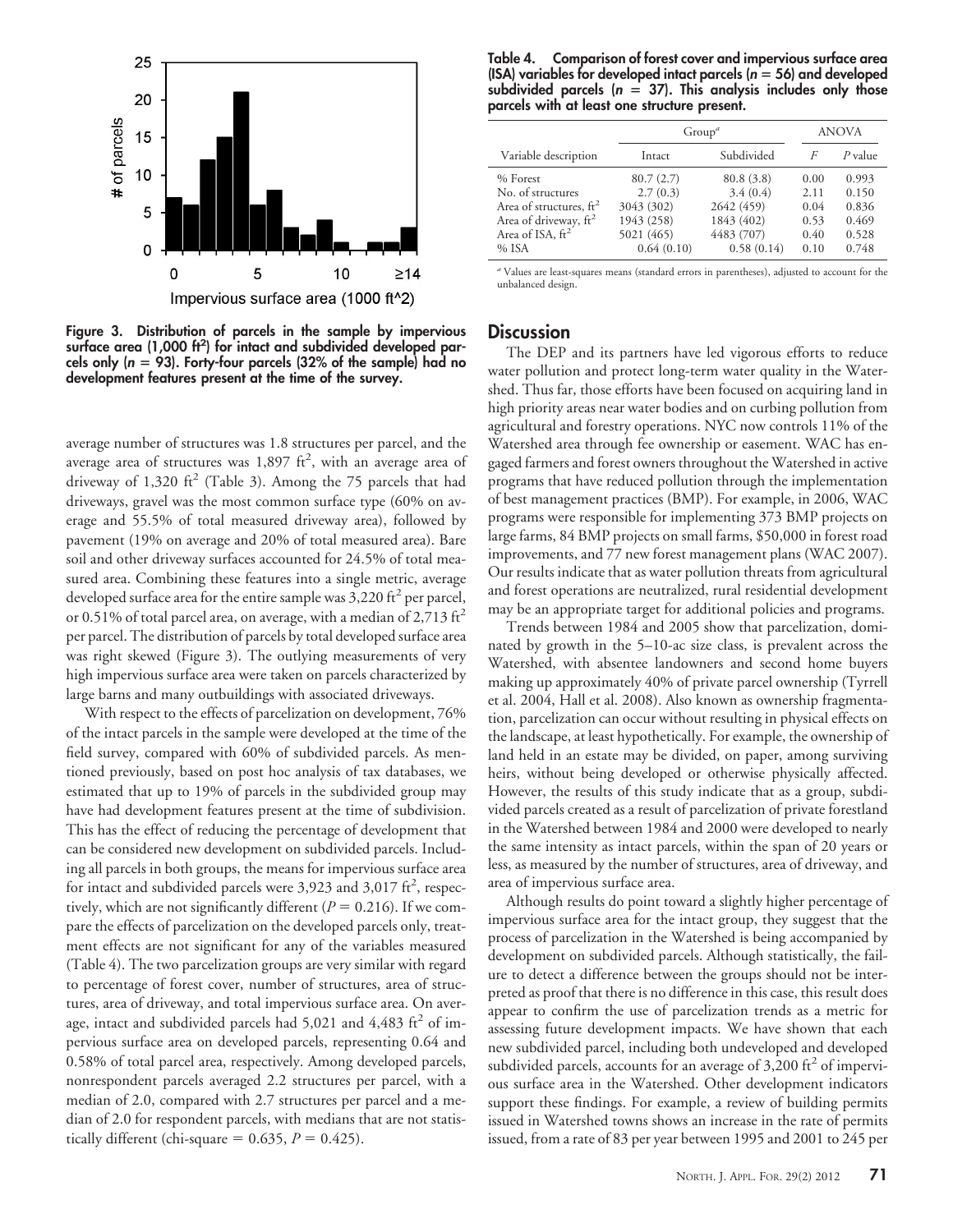year between 2002 and 2004 (Hall et al. 2008). Based on field measurements of impervious surface area on subdivided parcels, it is clear that parcelization is a precursor of new development, which increases impervious surfaces in the Watershed.

On average over the last few decades, 400 new parcels are created in the Watershed each year through subdivision, for a total of 6,400 new parcels created between 1984 and 2000. With an average of  $4,483$  ft<sup>2</sup> of additional impervious surface for each developed parcel in this group, the estimated 3,840 subdivided parcels that were developed over this period account for approximately 17.2 million  $ft<sup>2</sup>$  of impervious surface area added to the Watershed. Extrapolating to 2010, parcelization followed by development may account for an additional 10.8 million  $\text{ft}^2$  added since 2000. Combined, this is equivalent to more than 640 ac of new impervious surfaces on private property since 1984 and does not account for impervious surface area attributable to new municipal infrastructure constructed to service new development. Furthermore, the addition of new impervious surface on intact parcels was not included in these estimates and may be a concern, depending on trends in renovation and remodeling.

When parcelization and development occur simultaneously, there are important implications for water quality, such as those documented for the NYC east-of-Hudson (Croton) watersheds, where impervious surfaces accelerate the transport of sediment and contribute to nutrient loading from septic systems, lawn fertilizers, animal wastes, road salts, and other sources (Heisig 2000, Endreny et al. 2002, Hassett et al. 2003). Not only have many studies shown the links between percentage of land in urban development and water quality (Carpenter et al. 1998, Tong and Chen 2002, Groffman et al. 2004), but the generally accepted threshold of 10% impervious surface for water quality degradation (Schueler 1994) has been challenged by a number of recent studies that have shown increased water quality impacts with impervious surface as low as 2.4% (Conway 2007, Schiff and Benoit 2007, Dietz and Clausen 2008). This poses concern for the Watershed. Although intact and subdivided family forest parcels averaged impervious surface area of 0.64 and 0.58% of total parcel area, respectively, the sample did not include parcels less than 5 ac or new municipal roads and infrastructure, which are sources of new impervious surface area that are closely linked to development of family forestland.

The results of this case study quantify the known links between parcelization, development, and impervious surface area on family forests. Furthermore, in this case there does not appear to be a corresponding net decline in forest cover over the study period. In fact, based on the most current land cover assessments, forests have been regenerating on former agricultural land in the Watershed over the last 30 years (Mehaffey et al. 2005, Hall et al. 2008). Field measurements in this study support inferences from remote sensing data, with transitional areas accounting for the third largest area behind forest and agricultural lands. Given the large area of land in transition from field to forest, we should expect continued net gains in forest cover in many areas, especially in the western part of the Watershed, where agricultural land use is more common. Our results also indicate that, on average, the percentage of forest cover on subdivided, developed parcels is not lower than on intact parcels. In this case, there may be a perception that conditions in the Watershed are more pristine than they truly are because residential lots in this region retain high forest cover and because development is being accompanied by the transition of fields to forest. On the ground, what was once undeveloped working forestland held in relatively large ownerships is slowly being transformed into low-density rural residential land use, without net losses to forest cover. Although both land covers may be classified as forest, their potential for nonpoint source water pollution is not the same.

At this point, the implications for water quality remain unclear. Additional studies are required to document the direct impact of expanding rural residential land use on water quality in general, and specifically for the NYC watershed. The key question remains: at what point does spatially diffuse development overwhelm the forest sponge and begin to negatively affect water quality? In the case of the NYC watershed, a clear tipping point exists where the cumulative effect of thousands of individual land use decisions could cost billions of dollars if the 2007 EPA filtration avoidance determination is lost. Although the transition of agricultural lands to forest has been a positive development in terms of maintaining long-term water quality, high forest cover may not be an appropriate predictor of future trends in water quality. As the tipping point approaches, reducing the negative effects of low-density, rural residential development in a forested landscape is likely to require a creative mix of policies to maintain long-term water quality.

## **Literature Cited**

- ANDERSON, J., E. HARDY, J. ROACH, AND R. WITMER. 1976. *A land use and land cover classification system for use with remote sensor data*. Geological Survey Professional Paper 964. United States Government Printing Office, Washington, DC. 41 p.
- ARNOLD, C. JR., AND C. GIBBONS. 1996. Impervious surface coverage: The emergence of a key environmental indicator. *J. Am. Planning Assn.* 62(2): 243–258.
- BEST, C. 2002. America's private forests: Challenges for conservation. *J. For.*  $100(3):14 - 17.$
- BOLSTAD, P., AND W. SWANK. 1997. Cumulative impacts of landuse on water quality in a southern Appalachian watershed. *J. Am. Water Res. Assn.* 33(3):519 –533.
- BURNS, D., T. VITVAR, J. MCDONNELL, J. HASSETT, J. DUNCAN, AND C. KENDALL. 2005. Effects of suburban development on runoff generation in the Croton River basin, New York, USA. *J. Hydrol.* 311:266 –281.
- CARON, J.A., R. GERMAIN, AND N.M. ANDERSON. 2012. Parcelization and land use: A case study in the New York City Watershed. *North. J. Appl. For.* 29(2):74 – 80.
- CARPENTER, S.R., N.F. CARACO, D.L. CORRELL, R.W. HOWARTH, A.N. SHARPLEY, AND V.H. SMITH. 1998. Nonpoint source pollution of surface waters with phosphorus and nitrogen. *Ecol. Appl.* 8(3):559 –568.
- CONWAY, T.M. 2007. Impervious surface as an indicator of pH and specific conductance in the urbanizing coastal zone of New Jersey, USA. *J. Environ. Manag.* 85:308 –316.
- DECOSTER, L. 1998. *Adapting programs to fragmented forests*. Forest fragmentation: Roundtable discussion. Society of American Foresters Headquarters, Bethesda, MD.
- DIETZ, M.E., AND J.C. CLAUSEN. 2008. Stormwater runoff and export changes with development in a traditional and a low impact subdivision. *J. Environ. Manag.* 87:560 –566.
- DONNELLY, S., AND T. EVANS. 2008. Characterizing spatial patterns of land ownership at the parcel level in south-central Indiana, 1928 –1997. *Landscape Urban Plan.* 84:230 –340.
- ENDRENY, T., J. HASSETT, M. MITCHELL, D. SIEGEL, D. BURNS, AND P. HEISIG. 2002. Runoff timing and quality as a function of suburbanization. Am. Water Res. Assn. Annual Conference, Philadelphia.
- US ENVIRONMENTAL PROTECTION AGENCY (EPA). 2006. *Protecting water resources with higher density development*. EPA 231-R-06-001. Development, Community, and Environment Division, US EPA, Washington, DC. 46 p.
- GERMAIN, R., N. ANDERSON, AND E. BEVILACQUA. 2007. The effects of forestland parcelization and ownership transfers on nonindustrial private forestland forest stocking in New York. *J. For.* 105(8):403– 408.
- GOODNIGHT, J., AND W. HARVEY. 1978. *Least squares means in the fixed-effect general linear model*. Tech. Rep. R-103. SAS Institute, Cary, NC. 13 p.
- GROFFMAN, P., N. LAW, K. BELT, L. BAND, AND G. FISHER. 2004. Nitrogen fluxes and retention in urban watershed ecosystems. *Ecosystems* 7:393– 403.
- HALL, M., R.H. GERMAIN, M. TYRELL, AND N. SAMPSON. 2008. *Predicting future water quality from land use change projections in the Catskill-Delaware watersheds*. Prepared for the New York State Department of Environmental Conservation, Albany, NY. 269 p. Available online at www.esf.edu/es/hall/water.pdf; last accessed Dec. 5, 2011.